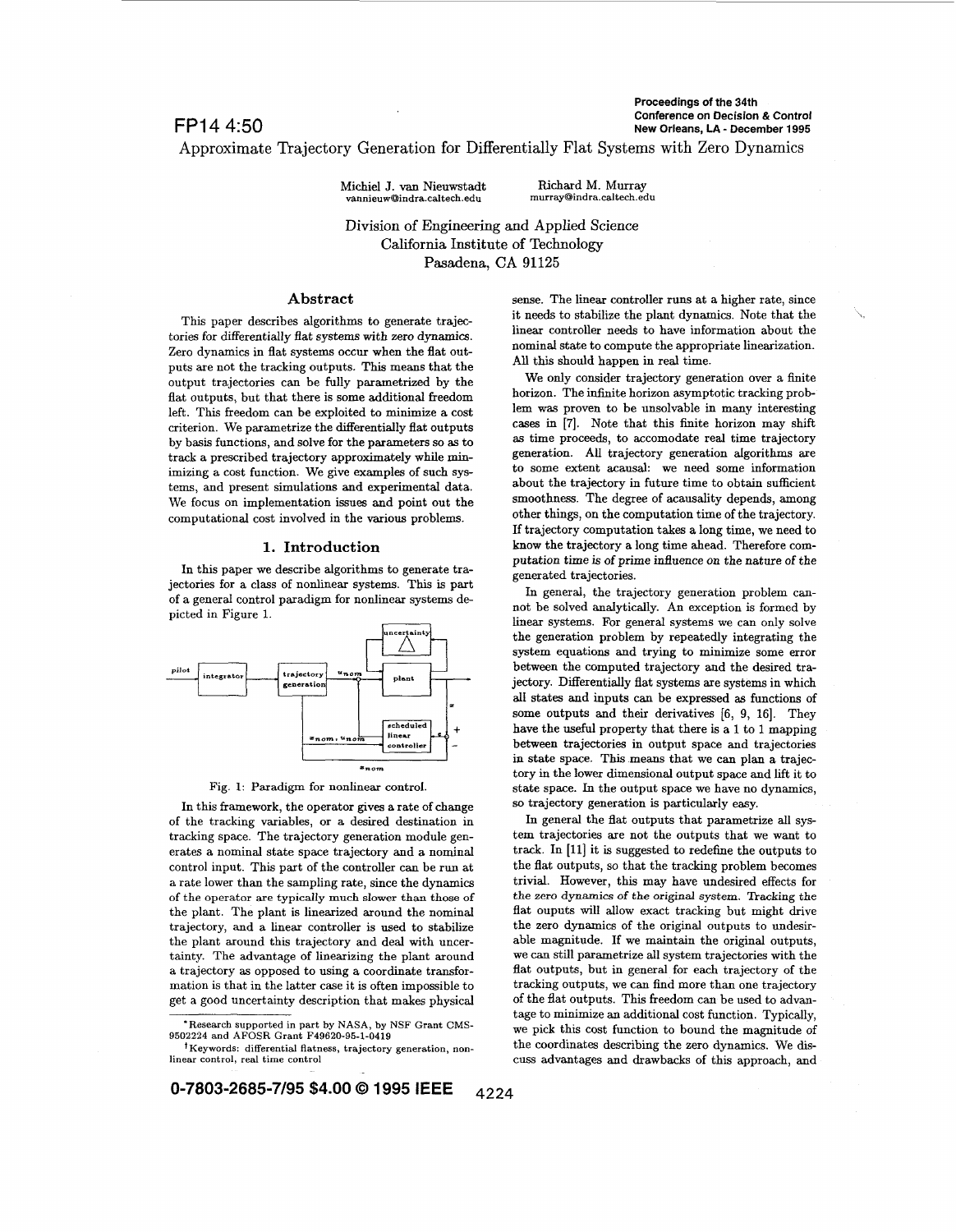compare with the stable inversion proposed in **[5,** 3, **21.** 

Although the scheme in Figure **1** is quite common, **[12, 111.** implementation issues are usually ignored. We added an operator and an integrator box to the scheme to indicate emphasis on online input. We focus on digital implementation and real time feasibility. Work to this effect was presented in **[12],** where trajectory computations were done in pseudo real time, which we will loosely define to mean update rates **4** orders of magnitude slower than the controller rate. All algorithms will describe which numerical computations have to be performed, and give an indication of the computational cost.

The organization of the paper is **as** follows. In section 2 we review flatness. In section 3 we give examples of physical systems that are flat with respect to different outputs than the natural tracking outputs. In section **4**  we present different trajectory generation problems and show simulations. In section **5** we show experimental data for the Caltech ducted fan. In the last section we summarize our conclusions and indicate future research.

# **2. Differential Flatness**

Differential flatness was introduced by Fliess et al. in a differential algebraic context **[6, 91.** In **[16]** it was reinterpreted in **an** exterior differential systems setting. We will briefly reiterate this definition here. See **[15, 11** for a more detailed treatment of exterior diffential systems and their connections with control theory.

We write a nonlinear system

$$
\dot{x} = f(x, u, t) \tag{1}
$$

**as** a set of one forms

$$
I = \{dx_1 - f_1(x, u, t)dt, \ldots, dx_n - f_n(x, u, t)dt\}
$$
\n(2)

where  $(x, u, t) \in M$ , a manifold of appropriate dimension. The *Pfafian system* generated by these one forms on the manifold *M* is the module it generates over the ring of smooth functions on M, i.e.,  $C^{\infty}(M)$ .

If  $\pi : B \to M$  is a fiber bundle, we can define a new system on the manifold *B* by adding one forms  $\omega_i$  to *I.* The system  $J = (I, \omega_i)$  on the higher dimensional manifold *B* thus created is called a *Cartan prolongation*  of the system  $I$  if

- **1.** every solution curve of I lifts to a unique solution curve of *J*
- 2.  $\pi^*(I) \subset J$ .

Roughly, a prolongation of a control system corresponds to adding feedback.

An *independence condition* for a Pfaffian system is a one form that is not allowed to vanish on any of the solution curves of the system. This allows us to model time in physical systems, by adding *dt* **as an** independence condition to our system: time is restricted to always increase for a physical solution.

The *trivial system* is the Pfaffian system  $(0, dt)$ , that is, a system with no constraints and with independence condition *dt.* 

Two systems  $I_1$  and  $I_2$  are *absolutely equivalent* if they have Cartan prolongations *J1* and *J2* defined on

fiber bundles  $B_1, B_2$  respectively, that are equivalent, i.e. there is a diffeomorphism  $\phi : B_1 \rightarrow B_2$  such that  $\phi^*(J_2) = J_1$ . This allows us to establish a notion of equivalence between systems of different dimensions.

A system is *differentially flat* if it is absolutely equivalent to the trivial system. In particular this means that every curve in the flat output space has a unique counterpart in the state and input space of the original system. This allows us to generate trajectories in the flat output space where we don't have to deal with constraints, and then lift them to our original system.

Let *z* denote the flat outputs, which are functions of the states, the inputs and their derivatives. It can be shown that the above definition in exterior differential systems setting implies the following **[16]** 

$$
z = \psi(x, u, u^{(1)}, \dots, u^{(l)})
$$
  
(*x*, *u*) =  $\phi(z, z^{(1)}, \dots, z^{(l)})$  (3)

for some *1.* That is, we can express the state and the inputs **as** functions of the flat outputs and their derivatives. This was the original definition in the differential algebraic setting.

In **[16, 101** it was shown that in an open and dense set differential flatness is equivalent to dynamic feedback lineariaability. At first sight differential flatness does not seem to introduce a new concept. However, feedback linearization is a notion that only applies to an equilibrium point. There are systems (e.g. some driftless systems) that are differentially flat away from an equilibrium point, but not feedback linearizable around that equilibrium point. This indicates that for the trajectory generation problem it is more interesting to look at the system structure around a trajectory, rather than around an equilibrium. Flatness means that around a trajectory the system looks like a linear system.

Even if a system is feedback linearizable around an equilibrium, it might be that the corresponding linearizing outputs are not the outputs we want to track. In this case the linearization does not help us to generate trajectories. This is the case we are particularly interested in. Tracking the outputs of interest will result in, possible unstable, zero dynamics. Parametrizing the flat outputs allows us to trade off the magnitude of the zero dynamics with the tracking error.

# **3. Examples**

This section presents examples of flat systems with zero dynamics.

## **3.1. The** kinematic car

Consider the well known equations of motion for a kinematic car (see Figure **2)** 

$$
\begin{aligned}\n\dot{x} &= \cos \theta \cos \phi \ v_1 \\
\dot{y} &= \sin \theta \cos \phi \ v_1 \\
\dot{\theta} &= \frac{1}{l} \sin \phi \ v_1 \\
\dot{\phi} &= v_2.\n\end{aligned} \tag{4}
$$

Here,  $(x, y)$  is the position of the rear axle,  $\theta$  is the angle between the horizontal and the rear car,  $\phi$  is the steering angle, *vi* is the forward velocity of the front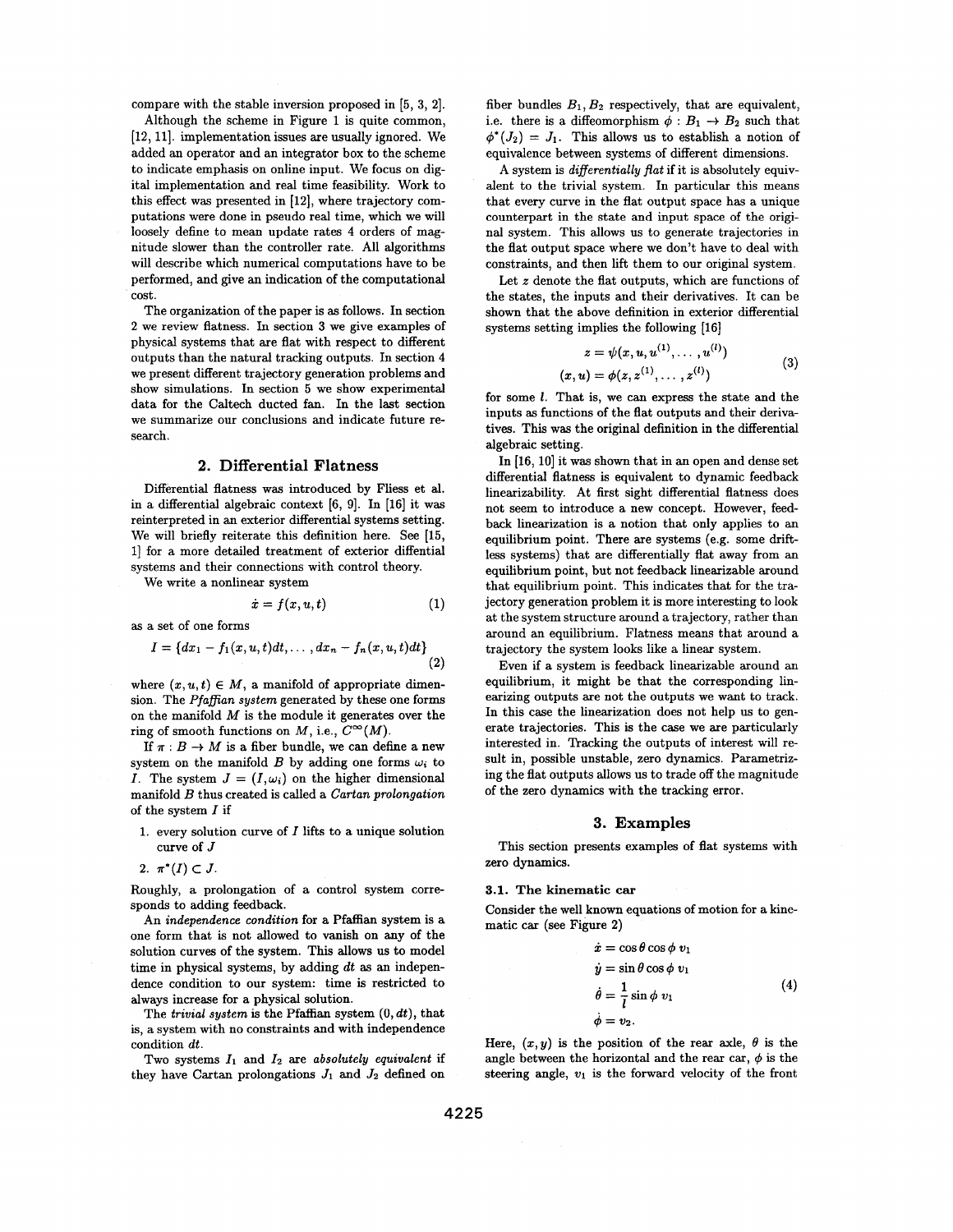wheels,  $v_2$  is the steering angle velocity and  $l$  is the distance between front and rear axle.



Fig. **2:** The kinematic car.

This system is flat with flat outputs  $(x, y)$ , the position of the rear axle. If we want to back **up** a truck into a loading dock these outputs are the same **as** the tracking outputs. For other problems, e.g. when the driver is trying to negotiate a window at a drive-thru restaurant, it might be more appropriate to generate a trajectory for the front cab of the car. Then the tracking outputs are  $(x + l \cos \theta, y + l \sin \theta)$ , and the zero dynamics can be parametrized by  $\phi$ . In general it is desirable to keep  $\phi$  small. This can be achieved by setting up a cost criterion that minimizes a weighted integral of the tracking error and the magnitude of  $\phi$ . Note that  $\phi$  can be expressed in terms of the flat outputs **as** 

$$
\phi = \arctan(\frac{1}{l}(\dot{x}^2 + \dot{y}^2)^{3/2}, \dot{x}\ddot{y} - \dot{y}\ddot{x}).
$$
 (5)

## **3.2. The Ducted Fan Engine**

The ducted fan is a model of a thrust vectored aircraft mounted on a stand, (which introduces some parasitic dynamics), **as** shown in see Figure **3.** See **[4]** for a detailed description of this apparatus.



Fig. **3:** Ducted fan with stand.

The ducted **fan is** mounted on a **stand** with a **coun**terweight that moves in **as** the fan moves up. This results in inertial masses  $m_x$  and  $m_y$  in the x and y direction respectively, that change with the y coordinate. We do not take the variation of these inertial masses with y into account but take their value around hover. The counterweight also results in an effective weight  $m<sub>z</sub>$  different than the masses in x and y direction.

We can apply any force on the center of mass by adjusting the magnitude and the direction of the thrust. After shifting the control variables to compensate for gravity, and decomposing them into a parallel and **per-**

pendicular component, the equations of motion are:

\n
$$
m_x \ddot{x} = -m_z g \sin \theta + \cos \theta u_1 - \sin \theta u_2
$$
\n
$$
m_y \ddot{y} = m_z g (\cos \theta - 1) + \sin \theta u_1 + \cos \theta u_2 \quad (6)
$$
\n
$$
J\ddot{\theta} = r u_1
$$

where  $(x, y)$  are the coordinates center of the center of mass,  $\theta$  is the angle with the vertical,  $u_1$  is the force perpendicular to the fan body,  $u_2$  is the force parallel to the fan body, *r* is the distance between the center of mass and the point where the force is applied, *g* is the gravitational constant,  $m_{x,y}$  is the inertial mass of the fan in the  $(x, y)$  direction respectively,  $m<sub>z</sub>$  is the gravitational mass of the fan, and *J* is the moment of inertia of the fan. The tracking outputs are the  $(x, y)$ coordinates of the center of mass.

Note that these equations are almost identical to the ones presented in [8] and [ll], except for the small parameter  $\epsilon$  multiplying the  $u_2$  term that occurs in those references. We do not impose this restriction here.

In [11] the flat outputs were shown to be:

$$
x_f = x - \frac{J}{m_x r} \sin \theta
$$
  

$$
y_f = y + \frac{J}{m_y r} \cos \theta
$$
 (7)

Note that these outputs are not fixed in body coordinates We *can* dynamically feedback linearize this system by the following dynamic extension:

- 1. Add  $u_2$  as a state, and let  $\dot{u}_2 = u_3$ .
- 2. Apply the following input transformation:  $u_4 =$  $-2u_1\theta + u_3.$
- 3. Add  $u_4$  as a state, and let  $\dot{u}_4 = u_5$ .

The extended system is

$$
m_x \ddot{x} = -m_z g \sin \theta + \cos \theta u_1 - \sin \theta u_2
$$
  
\n
$$
m_y \ddot{y} = m_z g(\cos \theta - 1) + \sin \theta u_1 + \cos \theta u_2
$$
  
\n
$$
J\ddot{\theta} = ru_1
$$
  
\n
$$
\dot{u}_2 = u_4 + 2u_1 \dot{\theta}
$$
  
\n
$$
\dot{u}_4 = u_5
$$
  
\n(8)

with new inputs  $(u_1, u_5)$ . The coordinate transformation

$$
(x_f, \ldots, x_f^{(3)}, y_f, \ldots, y_f^{(3)}) \mapsto (x, y, \theta, \dot{x}, \dot{y}, \dot{\theta}, u_2, u_4)
$$
  
(9)

has determinant

$$
-\frac{(m_z gr - J\dot{\theta}^2 + r u_2)^2}{m_z^2 m_y^2 r^2}
$$
 (10)

**which** is **nonzero** around the origin. The determinant of the 1/0 decoupling matrix,

$$
\det(\frac{\partial(x_f^{(4)}, y_f^{(4)})}{\partial(u_1, u_5)}) = \frac{-m_z gr + J\dot{\theta}^2 - ru_2}{Jm_x m_y}, \quad (11)
$$

is nonzero around the origin. Therefore the extended system has well defined relative degree around the origin, and is feedback linearizable. It is interesting to note that both the decoupling matrix and the coordinate transformation become singular if no gravity is present. The system will still be flat in zero gravity, since flatness is not restricted to an equilibrium point: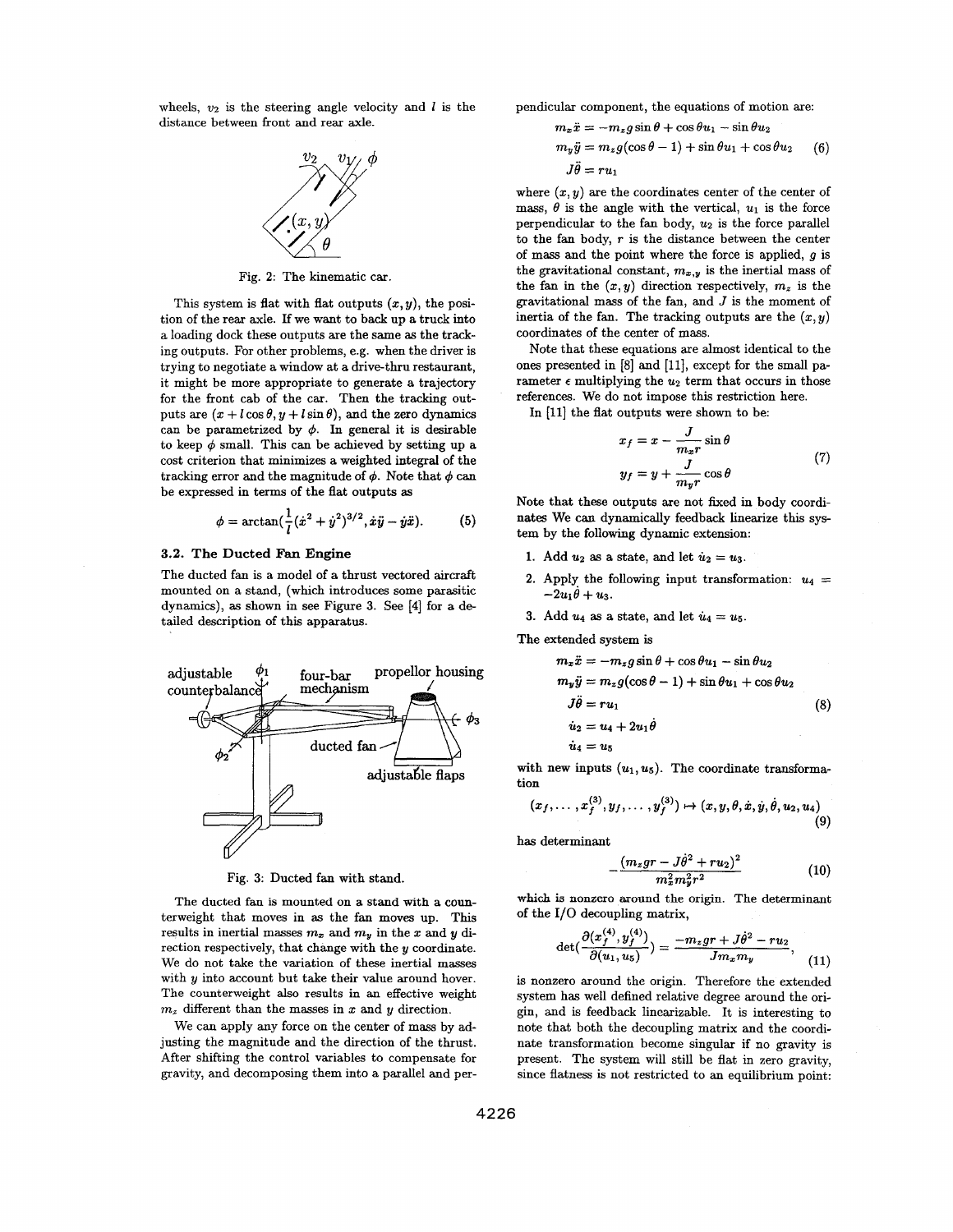in an open and dense set the system will still have linear structure. We will not explictly use the feedback linearization, since the form in equation (8) is sufficient for trajectory generation purposes.

Note that the zero dynamics (with respect to outputs  $(x, y))$ 

$$
\ddot{\theta} = \frac{m_z gr}{J} \sin \theta \tag{12}
$$

 $\frac{J}{\text{area}}$  are unstable. Imposing a bound on  $\theta$  will impose a bound on the zero dynamics. The variable  $\theta$  can be expressed in terms of the flat outputs **as** 

$$
\tan \theta = \frac{-m_x \ddot{x_f}}{m_y \ddot{y_f} + m_z g}.
$$
 (13)

# **3.3.** The axially symmetric rigid body with **3**  forces

Consider the a rigid body symmetric about the y-axis with **3** forces acting in **1** point on the y-axis, depicted in Figure **4.** This could model an underwater vehicle or a zeppelin.



Fig. **4:** The axially symmetric body with **3** forces acting in a point.

Due to the axial symmetry we ignore the rotation about the y-axis. We have no actuating torque there, and do not measure the angle. In the language of geometric mechanics, we reduce the dynamics by the symmetry around the y-axis. Recall Euler's equations for a rigid body in body coordinates **[13],** 

$$
J\dot{\omega}^b + \omega^b \times J\omega^b = \tau^b \tag{14}
$$

Where *J* is the inertia matrix which will be diagonal with  $J_x = J_z$  due to axial symmetry.  $\omega^b$  is the rotational velocity in body coordinates. Put the origin at the center of mass, and let the forces act at the point  $(0, r, 0)$ , (note that *r* is negative in the picture), then  $\tau = (rF_z, 0, -rF_x).$ 

Suppose we observe the point  $p^b = (0, -\frac{J_x}{mr}, 0)$  on the body. This is the equivalent of the center of oscillation for the ducted fan. Our observation in a spatial frame is

$$
p^s = p_c^s + Rp^b \tag{15}
$$

where  $p_c^s$  are the coordinates of the center of mass in the spatial frame, and *R* is the rotation matrix from body to spatial coordinates. Since we ignore rotation about y, *R* has 2 unknown parameters, say  $\phi$  and  $\theta$ . Differentiating equation **(15)** gives:

$$
\dot{p}^s = \dot{p}_c^s + R\dot{p}^b + R\hat{\omega}^b p^b \qquad (16)
$$

where  $\hat{\omega}p = \omega \times p$ . Note that  $\hat{p}^b = 0$ , since  $p^b$  is a body fixed point.

Differentiating equation **(16)** and using Euler's equations and  $F^s = RF^b = m\ddot{p}_c^s$  gives

$$
m\ddot{p}^s = R\left(F_y + J_x((\omega_x^b)^2 + (\omega_z^b)^2)/r\right) - \begin{pmatrix}0\\mg\\-J_y\omega_y^b\omega_z^b/r\end{pmatrix}
$$

Now we need the extra assumption that  $\omega_n^b \equiv 0$ . Then we know the direction of the second column of *R,* that is, we know the attitude up to a rotation about the y-axis, which we ignore. This gives us  $\theta$  and  $\phi$ . One more differentiation gives  $\omega_x^b, \omega_z^b$ , then equation (17) gives us  $F_u$ , and the Euler equations give us  $F_x, F_z$ .

If we want to track the center of mass instead of the center of oscillation, we will have unstable zero dynamics, entirely analogous to the ducted fan.

Note that even though we have no direct actuation of the roll rotation, we can rotate about the y-axis by performing a sequence of noncommuting rotations about the *x* and *z* axes.

# **4. Trajectory generation problems for differentially flat systems**

In this section we will enumerate different trajectory generation problems and investigate their computational cost. All code is written in C, all computation times refer to an Intel **486 DX2** CPU, running at **66**  MHz, while the numerical routines are slightly modified version of those provided in the Numerical Recipes in C **[14].** Throughout this section we will denote flat outputs by  $z$  and tracking outputs by  $y$ . We will be looking at trajectories over a finite time interval  $(t_0, t_1)$ . We will approximate trajectories by polynomials, since this allows us to perform derivative calculations symbolically.

All examples are based on the ducted fan presented in section **3.** The extended system for this example has 8 states and **2** inputs.

The values of the parameters for a ducted fan that was built in our lab are:  $g = 9.8 \text{ m/s}^2$ ,  $r = 0.25 \text{ m}$ ,  $J = 0.0475m^2$ kg,  $m_x = 4.19$  kg,  $m_y = 3.71$  kg,  $m_z =$ 0.27 kg.

### **4.1.** Point to point steering problems

The easiest tracking problem is where we want to steer from one point in state space to another point in state space. For this problem it is irrelevant whether the flat outputs are the tracking outputs or not, since we are given the entire state at two points in time. Suppose we want to steer from  $x(t_0) = x_0$  to  $x(t_1) = x_1$ . Assume the inputs and their derivatives at both times are also specified. Then we can compute the flat outputs and their derivatives at the initial and final times. We parametrize the flat outputs *z* **as** 

$$
z_i(t) = A_{ij}\phi_j(t) \tag{18}
$$

(using implicit summation) where the  $\phi_j(t)$  are some basis functions. We need to solve for the coefficients *Ai,* in the following equations:

$$
z_i(t_0) = A_{ij}\phi_j(t_0) \qquad z_i(t_f) = A_{ij}\phi_j(t_0)
$$
  
\n
$$
\vdots \qquad \qquad \vdots
$$
  
\n
$$
z_i^{(l)}(t_0) = A_{ij}\phi_j^{(l)}(t_0) \qquad z_i^{(l)}(t_f) = A_{ij}\phi_j^{(l)}(t_f)
$$
  
\n(19)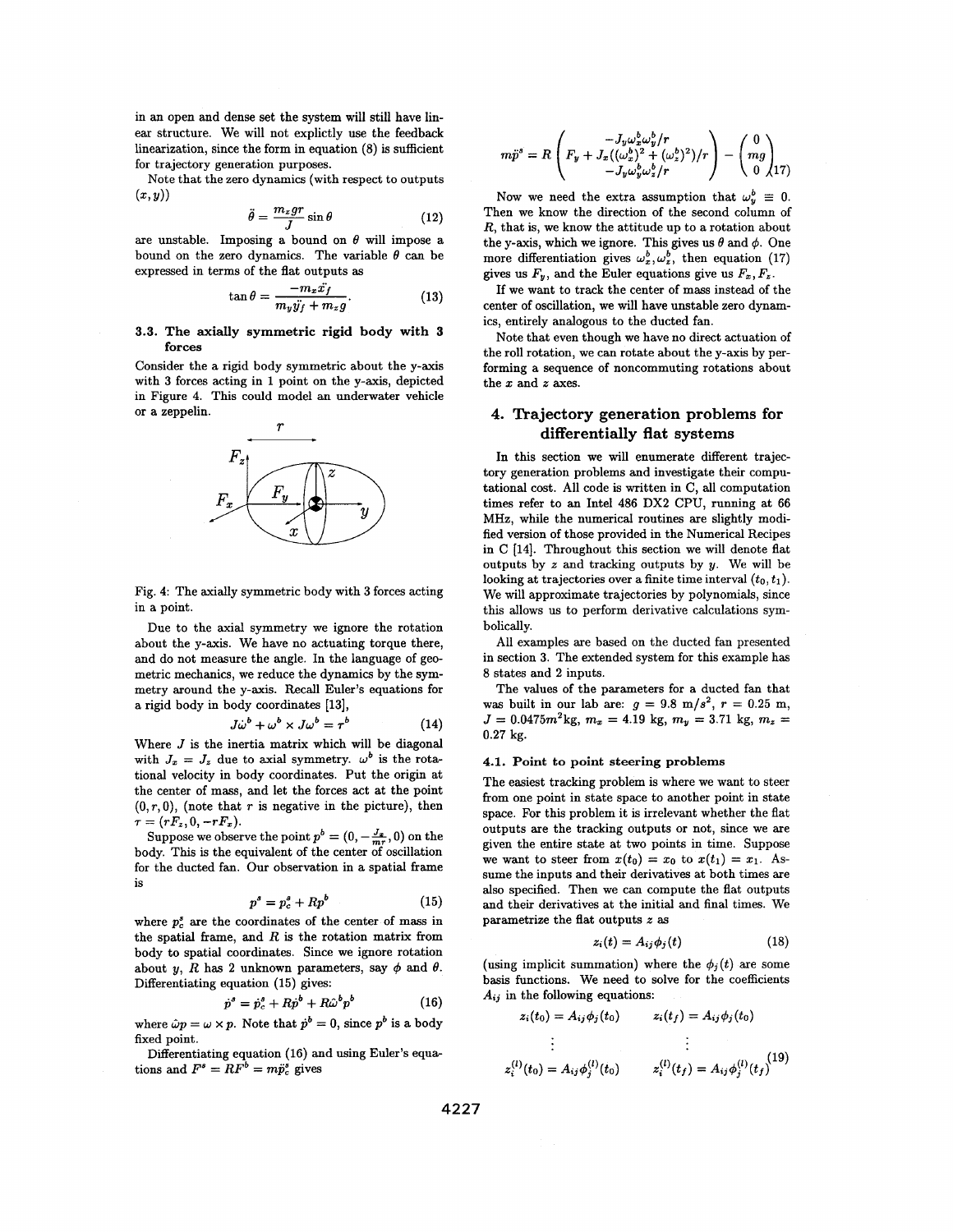| N   | Time (s) |
|-----|----------|
| 50  | 0.66     |
| 100 | 1.05     |
| 200 | 1.76     |
| 300 | 2.58     |

Table 1: Computation time for point to point steering.

We need enough basis functions so that these equations have a solution. If the dimension of the state is *n* and the dimension of the input is *m,* then we need  $2(n + m(l + 1))$  coefficients. The point to point steering problem then amounts to solving a system of linear equations with  $2(n + m(l + 1))$  unknowns.

After we compute the coefficients  $A_{ij}$  we need to compute the trajectory at a number of time points for our real time implementation from equation **(3).**  The more time points we have, the more accurate our controller will be. Solving for the states and inputs amounts to solving a nonlinear systems of equations for each desired trajectory point. Since this is an iterative process, the computation time is hard to predict. It is clear however that this computation will be much longer than the computation of the coefficients from equation (19). Table 1 lists the computation time vs. number of time points for the ducted fan when each flat output is parametrized by 8 polynomials. The numerical algorithm used is a Newton's method. If we don't require to fix the inputs at both ends, we need the flat outputs and **3** derivatives, so that we need 8 polynomials for each flat output for the equations (19) to have a solution.

Figure 5 shows the trajectory for **an** initial state  $(x, y, \theta, \dot{x}, \dot{y}, \dot{\theta}) = (0, 0, 0, 0, 0, 0)$  at  $t_0 = 0$ , and a final state  $(x, y, \theta, \dot{x}, \dot{y}, \dot{\theta}) = (1.0, 0, 0, 0, 0, 0)$  at  $t_1 = 3.0$ .



Fig. 5: Trajectory for a point to point steering problem.

# **4.2.** Approximate trajectory generation **for** flat systems

If the tracking outputs are the flat outputs and we are given a trajectory to track, we still want to parametrize the flat outputs by basis functions. The reason is that computation of the states requires numerical differentiation of the flat outputs, up to several orders, which is an ill conditioned computation. Large magnitudes of the derivatives can prevent convergence of the nonlin*ear* solver of equation **(3).** 

This leads to the least squares problem:

$$
\min_{A} \int_{t_0}^{t_1} \left( z(t) - A\phi(t) \right)^* W(t) \left( z(t) - A\phi(t) \right) dt \tag{20}
$$

where  $A_{ij}$  is the coefficient of basis function  $j$  in flat output *i*,  $\phi(t)$  is the vector of basis functions evaluated at time t, and  $W(t)$  is a time varying weighting matrix. This minimization **has** the closed form solution:

$$
A = M^{-1}L \tag{21}
$$

where  $M_{ij} = \int_{t_0}^{t_1} f_i(t)W_{ij}(t)f_j(t)dt$  and  $L_{ij} =$  $\int_{t_0}^{t_1} f_i(t)W_{ij}(t)z_j(t)dt$ . Note that the problem is decoupled with respect to the different outputs: we can compute the coefficients for each flat output separately. In our implementation we approximate integration by summation. The computation of  $M^{-1}$  only has to be performed once, so that there is no great savings in picking orthogonal basis functions.

Since we are only minimizing an integrated error, the resulting trajectory does not necessarily start at the state we are at. However, we can fix initial and final conditions (or conditions at any time for that matter), by imposing linear constraints on the coefficients *Aij*  exactly **as** in equation (19). Suppose the linear constraints on *A* are given by  $z = FA$ . Then we have to find a particular solution to these equations, say  $A_0 = F^{\dagger}z$ , and we can reparametrize  $A = A_0 + F^{\perp}A_1$ , where  $F^{\perp}$  is a basis for the null space of *F*. The composed problem will still be linear in **Al.** 

## **4.3.** Approximate tracking **for** nonmimimum **phase** systems

**NOW** suppose that the flat outputs are not the tracking outputs. Then **we** *can* track a trajectory and still have some freedom left. We can use this freedom to minimize a *cost* function. Typically this cost function bounds the magnitude of the zero dynamics.

**This** leads to the minimization problem:

$$
\min_{A} \int_{t_0}^{t_1} \left( y(A, t) - A\phi(t) \right)^* W(t) \left( y(A, t) - A\phi(t) \right) + \lambda J(z, z^{(1)}, \dots, z^{(l)}) dt \tag{22}
$$

where  $\lambda$  trades off the tracking accuracy against the zero dynamics. With  $\lambda = 0$  we will track exactly, within the accuracy of the basis function parametrization, but we have no control over the zero dynamics. With  $\lambda$  large we will have poor tracking but small zero dynamics. The minimization problem **(22)** is in general a nonconvex nonlinear minimization problem, so that we cannot guarantee convergence to a global minimum. We approximate the integral with a discrete sum. For each time point in this sum we need to compute the flat outputs and the states from the coefficients *Aij,*  and then evaluate the integrand. This results in long computation times. Computation time depends on the particular problem and the required accuracy. After the coefficients *Atj* have been found, we still have to compute the state-input trajectory at a number **of** time

I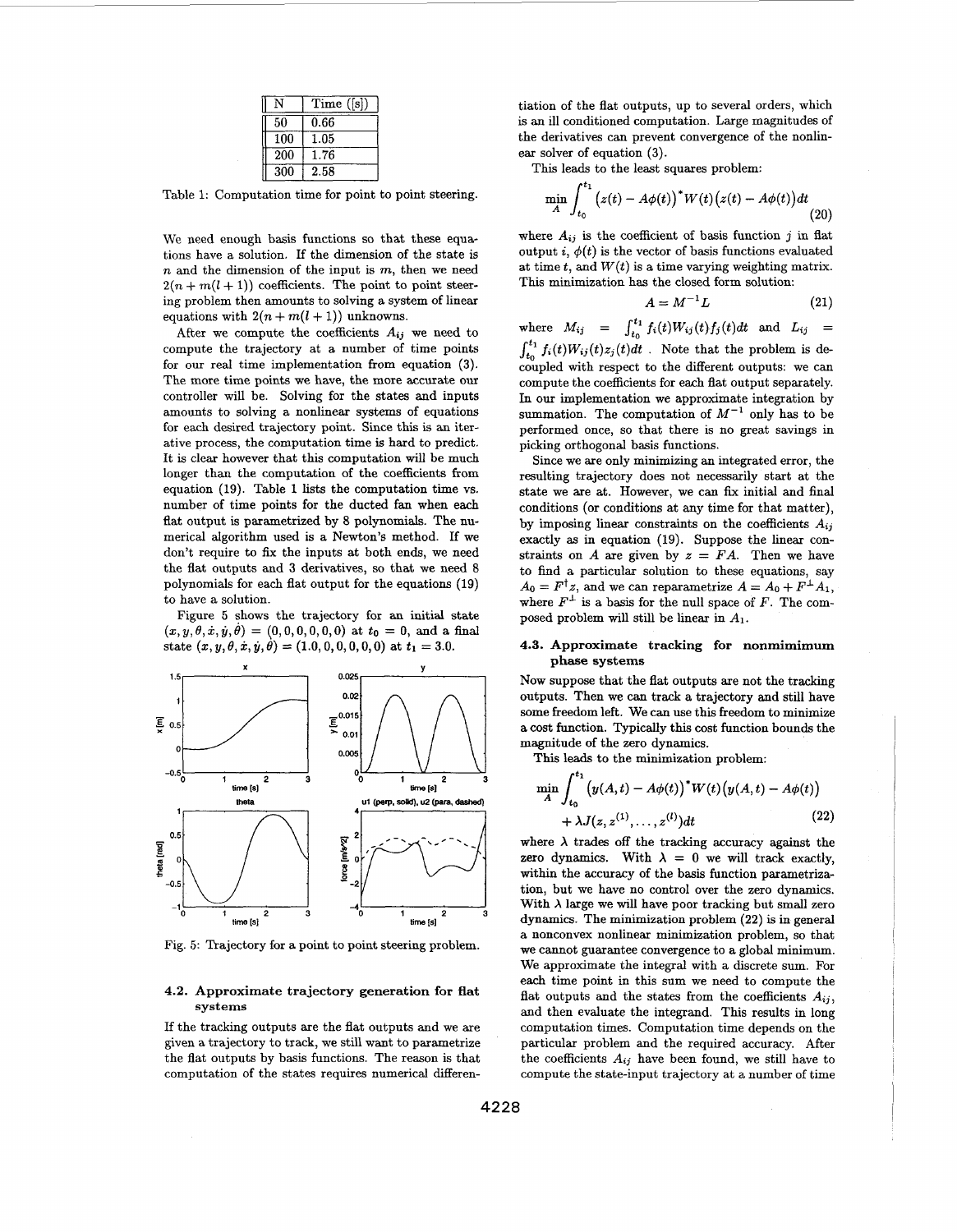| NPOL  | Time (s) | cost |
|-------|----------|------|
|       | 92.88    | 8.38 |
| (6.6) | 175.81   | 6.45 |
| (8.8) | 357.57   | 6.45 |

Table **2:** Computation times for approximate tracking with zero dynamics.

points. This latter computation will only take a fraction of the time needed to compute the minimum of the cost **(22).** 

For the ducted fan, the cost criterion we are trying to minimize is :

$$
\int_{t_0}^{t_1} (y(t) - Af(t))^*(y(t) - Af(t)) + \lambda \theta^2 dt
$$
\n(23)

where the entries of  $f$  are polynomials. The trajectory **y(t)** is depicted in the first **2** windows of Figures 6 and 7. Figure 6 shows the results for  $\lambda = 0.1$ . Figure 7 shows the results for  $\lambda = 1.0$ . The effect of increasing  $\lambda$  is as expected: it decreases the magnitude of  $\theta$  at the expense of performance.

Table **2** shows the computation time in seconds for this trajectory. The pair NPOL refers to the number of polynomials for each of the flat outputs. The column "cost" refers to the achieved value of the minimization criterion **(23).** 

We used a Powell direction set method with numerical approximation of the gradient. This method is quite slow but resulted in lower values for the cost than conjugate gradient methods, where an explicit formula for the gradient is needed, and variable metric methods, which use an approximate Hessian. The latter two methods had a tendency to get stuck in local minima. If the computation time has to be short, we can settle for the higher cost value. As we can see, the computation times are quite long. They are definitely too long for real time applications, but are still feasible for pseudo real time applications. Also, increasing the number of basis functions very soon stops giving a lower cost function and increases computation time enormously. We expect that tuning the minimization method will result in much shorter computation times. The same remarks for fixing the initial conditions hold **as** in the previous subsection, except that we now have a nonlinear minimization problem with linear constraints. Using the same parametrization  $A = A_0 + F^{\perp}A_1$ , we minimize over **AI.** 

This approach is to be contrasted with [11] where it is suggested to track the flat outputs disregarding the excursions of  $\theta$ . It should also be contrasted with [3, 2, 5], where an iterative solution to the tracking problem with unstable zero dynamics is proposed. This solution offers exact tracking, and needs a preliminary input trajectory (prologue) to bring the state to a starting point on the unstable zero dynamics manifold, and an epilogue to bring the state from the stable zero dynamics manifold to **an** equilibrium. During the actual tracking no bounds on **the zero** dynamics **are imposed. The** *so*lution presented here is computationally much simpler. The iterative solution in **[2]** involves repeated solution of a differential equation over the entire time interval. It also requires numerical differentiation of the desired



Fig. 6: Trajectory for cost minimization with non minimum phase outputs,  $\lambda = 0.1$ .



Fig. **7:** Trajectory for cost minimization with non minimum phase outputs,  $\lambda = 1.0$ .

trajectory, since the zero dynamics are dependent on this trajectory and its derivatives.

Our does not require a prologue to bring the zero dynamics to the unstable zero dynamics manifold. We can bound the zero dynamics during tracking, at the cost of a larger tracking error. The obvious drawbacks of **our** solution are that it only works with flat systems and only offers approximate tracking.

## **5. Experimental Data**

In this section we present experimental data to validate the nonlinear control paradigm depicted in Figure 1. The data is taken with the Caltech ducted fan, described in section **3.** We compare a l degree of freedom design (Figure **9),** where only the desired output is fed forward, to a **2** degree of freedom design (Figure 8), where we feed forward the entire state and input space **trajectory.** In **both cases we use the same** LQR **con**troller to stabilize the system around the trajectory. We use the point to point steering technique from section **4** repeatedly to compute the following trajectory for the approximate flat model of the ducted fan.